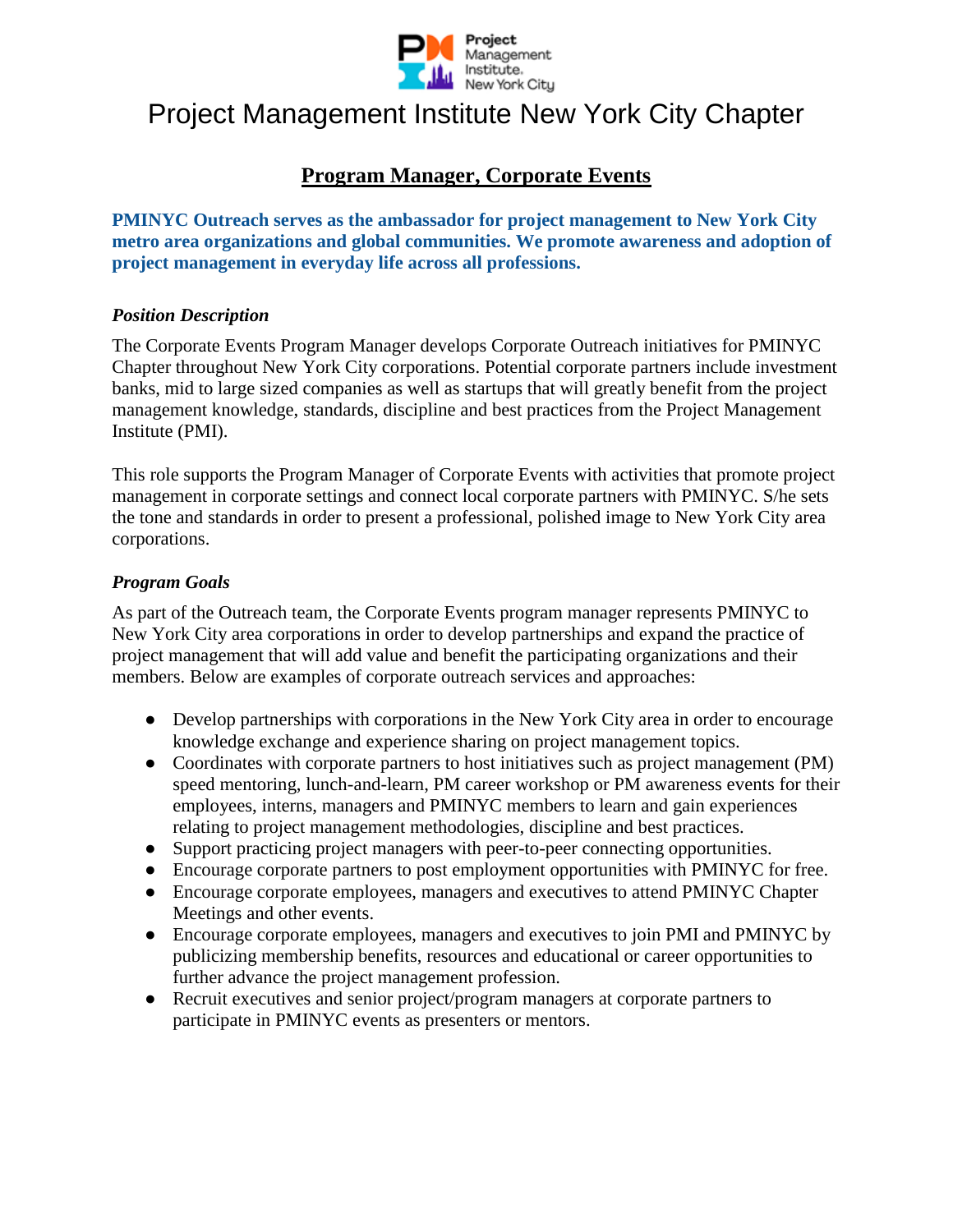

# Project Management Institute New York City Chapter

#### *Responsibilities*

Primary responsibilities include:

- May initiate relationships with corporate partners to create events.
- Maintain relationships with corporate partners to create events.
- Initiate and manage Outreach events for corporations in conjunction with their PMI contacts.
- Collaborate with corporate partners on project management presentations and career development for their employees and our Chapter members.
- Provide open communications to Outreach leadership with timely and up-to-date information and status.
- Contribute to a knowledge base for presentations, templates, images, etc. that can be referenced and repurposed for Corporate Outreach programs. Archive documents to Outreach repository.
- Explore opportunities for corporate partners to make presentations at PMINYC Chapter or Chapter meetings or hosting project management events.
- Undertake additional responsibilities for Corporate Outreach as appropriate.

#### *Reporting & Communications Structure*

This position reports to the Director of Corporate Outreach, who reports to the VP of Outreach.

### *Skills & Experience Required*

- Experienced in leading or highly active in a PMO
- Significant project management experience at a managerial/executive level.
- Ability to network and initiate conversations with executive/senior management with a view to promoting Project Management as a discipline.
- Strong communication and organizational skills.
- Software and computer skills: Google Suite & Microsoft Suite
- Ability to be a team contributor, and to be persistent, responsive, open and accessible, as necessary.
- Effective negotiation and conflict management skills.
- Understand the needs and interests of corporate stakeholders as well as PMINYC members and prospective new members.

### *Commitment Required*

- Invest 10 20 hours per month, on a flexible consistent basis.
- Participate in regular Outreach meetings as well as planning sessions required for special projects.
- Attend Chapter meetings and other PMINYC leadership training and functions.

### *Anticipated Benefits to Volunteer*

● Earn PDU's